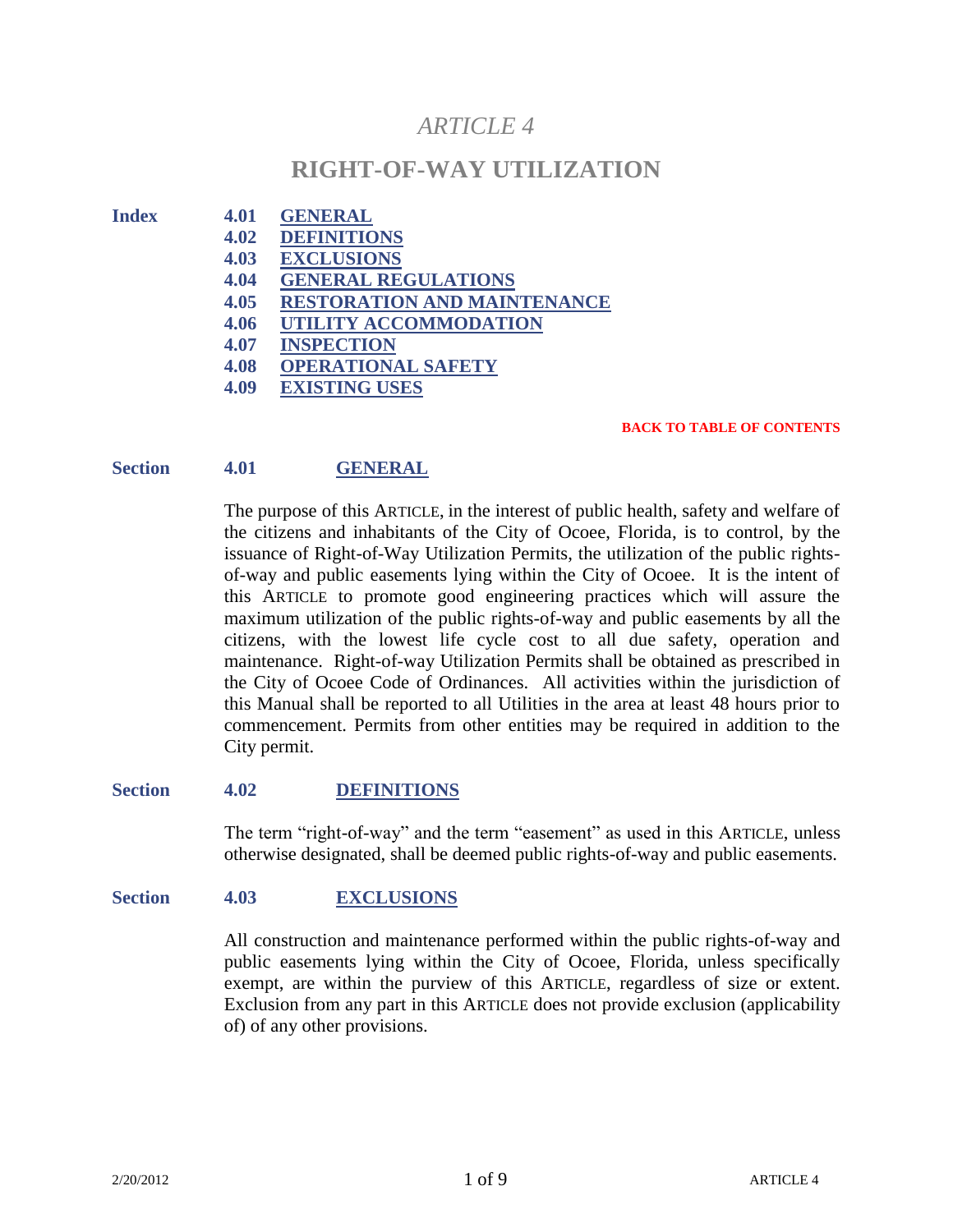#### **Section 4.04 GENERAL REGULATIONS**

Pre-application meetings are recommended and pre-Construction conferences are mandatory between the Owner/Developer, their Engineer, all utilities, and the City Staff when City facilities or improvements to be dedicated to the City are involved.

In all cases, full consideration shall be given to sound engineering principles and economic factors. Final determination of the types of facilities permitted shall be based on a cost/benefit analysis of the feasible alternatives. Consideration shall be given to aesthetics by all right-of-way users avoiding unnecessary appurtenances.

All construction and maintenance shall be performed with proper shoring, barricades, and maintenance of traffic signage in accordance with the MUTCD, the regulations of the Florida Industrial Safety Board, and the FDOT Safety Manual. All street closures will be restricted to the limits of rights-of-way with necessary traffic control devices and markings. A Right-of-Way Utilization Permit shall be required.

Shoring shall be required where necessary to protect existing pavement, and must be properly protected and removed.

All side drains, side ditches and storm sewers shall be referenced as to grade and location prior to construction.

Where direct burial of utilities is not required, only single-pole support systems shall be permitted within the rights-of-way. Any exception must be amply justified and approved by the City Engineer. Where it is necessary to place aerial crossings which may interfere with traffic, careful planning of work with regard to the safety of vehicular traffic is mandatory. No temporary supports shall be allowed closer than the minimum clearance unless they are incorporated with a suitable barrier system. Such temporary construction shall be completed in the minimum time possible as approved in the Permit.

Where feasible, all longitudinal underground facilities shall be placed outside of the pavement of main-traveled lanes. Where encasement is used, the encasement pipe shall have strength equal to or exceeding the carrier pipe. Encasement shall be in accordance with ARTICLE 26 of this Manual. PVC pipe used in roadway crossings for use as non-pressure conduit intended for direct burial, or concrete encasement, unless otherwise specified, shall have a minimum pipe stiffness of 120 psi at a deflection of 0.2 inch, when tested in accordance with ASTM D-2412. Casing shall normally be required for paved roadway crossings of underground utilities where the carrier is of insufficient strength due to composition or depth of cover in accordance with this Manual.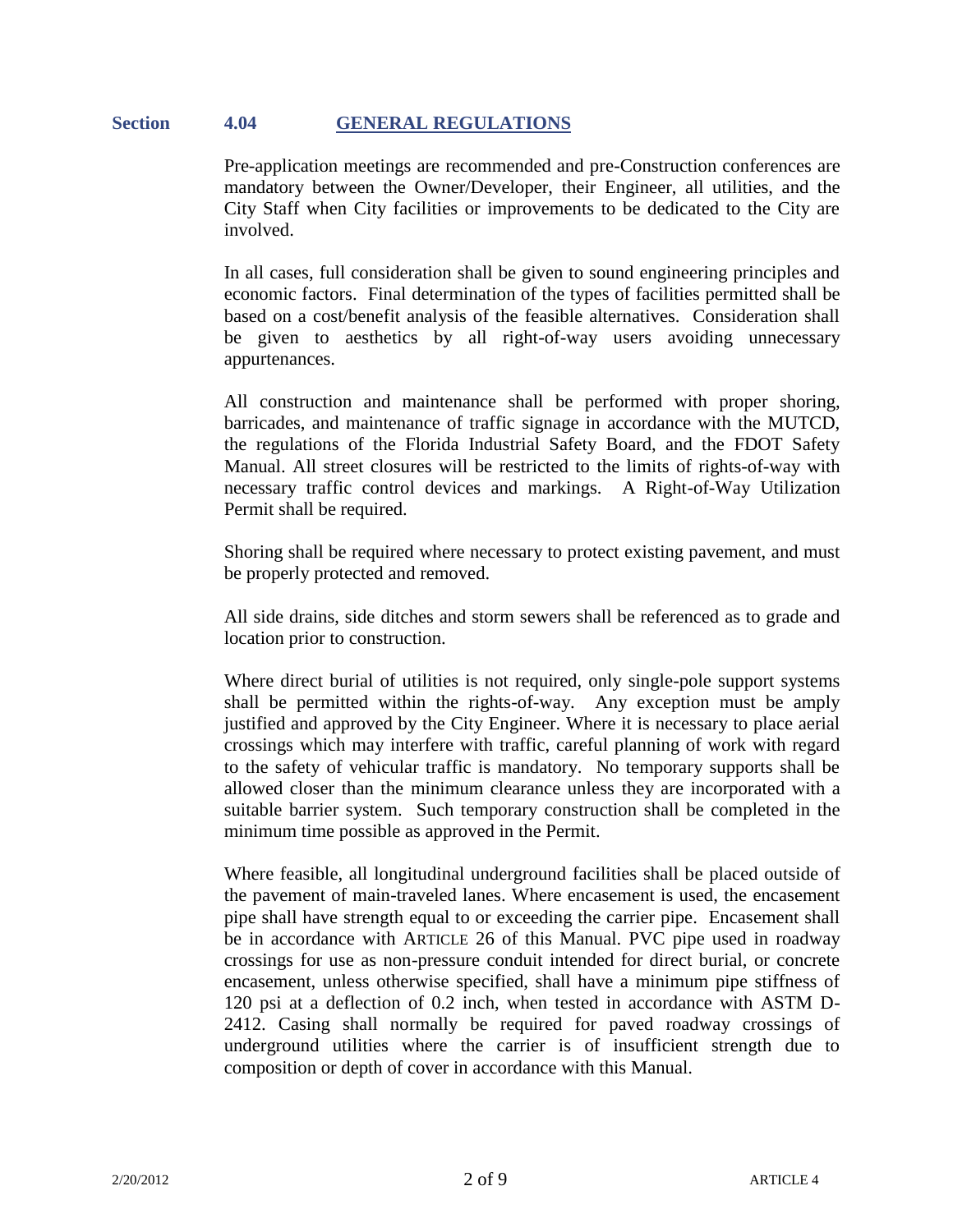All gas piping to be maintained by public and private utilities must comply with the Federal Standards as listed in the Florida Public Service Commission Rule 25- 12.05, as amended by Order No. 5221, with any subsequent modifications thereto.

All jack and bore crossings shall be a continuous operation at each location at the proper location and depth. Any deviation from the above will be sufficient grounds for work stoppage, plugging the line with concrete, and replacing the line at the proper location. All operations shall be in accordance with ARTICLE 26 of this Manual.

Open cutting of existing roadway pavement shall generally not be allowed, but may be considered under one or more of the following conditions upon the City Engineer's approval:

- A) Subsurface obstructions.
- B) Limited space for jacking pits.
- C) Condition of roadway surface, including imminent resurfacing and rebuilding.
- D) Where facility design prohibits.
- E) Extreme economic hardship.

In any analysis of a request for open cutting, primary consideration shall be given to the safety and convenience of the public. Permitted open cuts shall be in accordance with the Typical City Details attached as part of this Manual. The City Engineer will consider use of other methods where conditions warrant.

Where an open cut is considered, a smooth all-weather surface must be provided and maintained all times. Permanent replacements of the temporary patch shall be made within 5 days of completion of the crossing. Proper repairs of open cuts shall be in accordance with this Manual.

The City shall establish control of access based upon location, geometric design, and traffic operations controls (in accordance with this Manual), all of which shall encourage safe and efficient operations, as well as provide suitable and sufficient access.

Any construction and maintenance performed within the rights-of-way and public easements of the City that encroach or affect in any way a primary drainage canal, lake, drain well, and/or drainage easement or right-of-way under the jurisdiction of Orange County shall also obtain a Right-of-Way Utilization Permit from the County complying with the existing ordinances of Orange County, Florida and its Right-of-Way Utilization Regulations.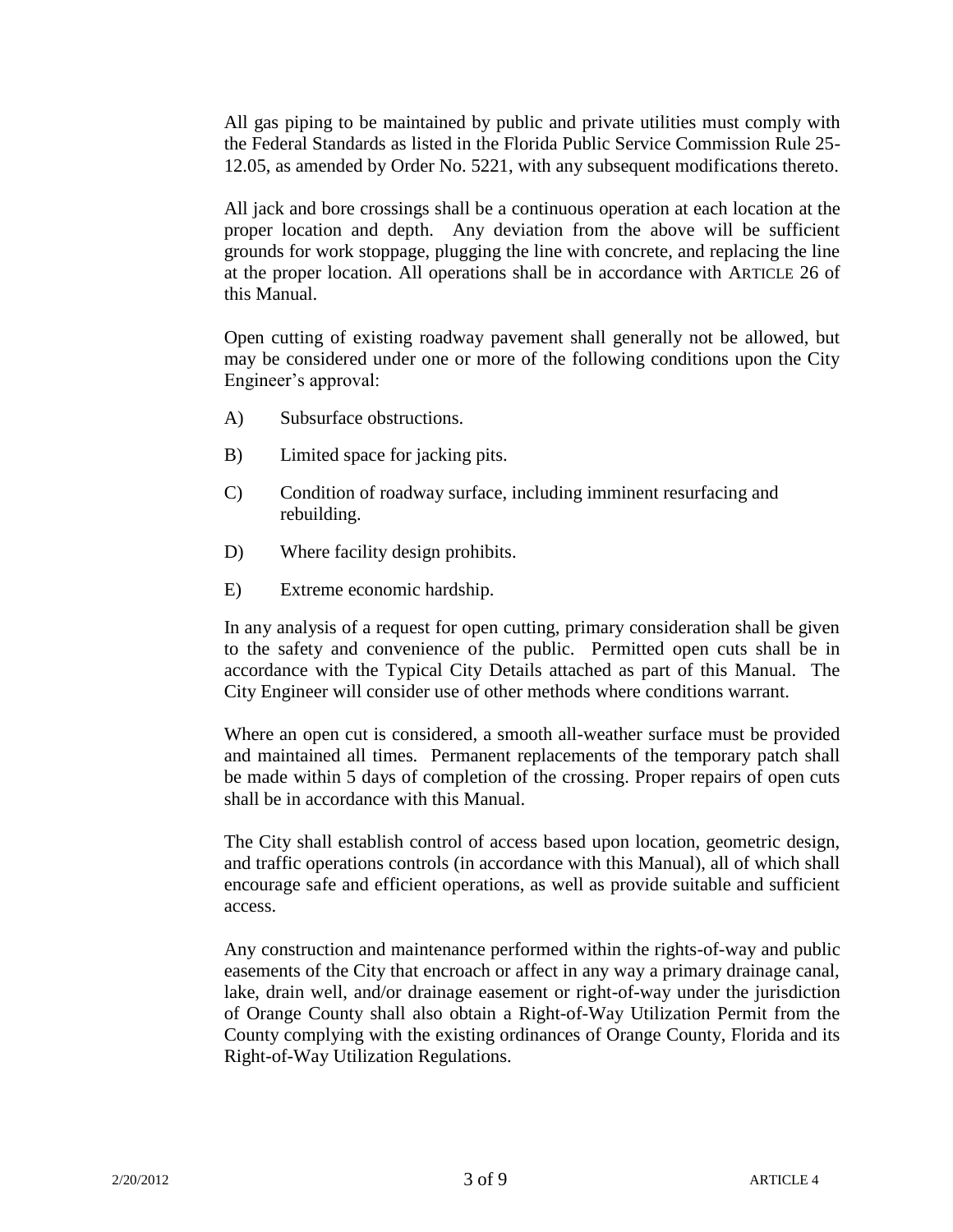## **Section 4.05 RESTORATION AND MAINTENANCE**

All public rights-of-way and public easements shall be restored to their original condition or better, in keeping with this Manual, and in a manner satisfactory to the City Engineer.

All excavated material in excess of the quantity required for backfill, and unusable material shall be disposed of at the Permitee's expense, and not placed within the limits of the public right-of-way or easement unless so directed by the City Engineer or his Designee.

At such locations where City signs and reflectors will interfere with proposed construction, the Permitee or their Consultant shall notify the City 48 hours in advance of starting work. All signs and reflectors will be removed or relocated only by City forces. Any signs or reflectors damaged, destroyed, removed, or relocated shall be replaced at the expense of the Permitee. No private signs of any type shall be permitted within the right-of-way.

Sodding operations are to begin as soon as fine grading and weather conditions permit, as directed by the City. Any private yards or part of the right-of-way in front of private property that has a grass mat shall be resodded with like sod.

All debris shall be removed and properly disposed of by the Permitee at the Permitee's expense. Dust control shall be mandatory.

All vegetation shall be provided the maximum protection as required by the LDC. The indiscriminate cutting of trees or disfiguring of any feature of scenic value, including methods such as herbicide treatment, shall not be permitted. Trees and/or shrubs destroyed during construction are subject to replacement at the Permitee's expense as directed by the City. The necessary trimming or cutting of trees by utility companies, in the interest of public safety or continuity of utility service, shall not be considered indiscriminate where such utilities cannot bypass the obstruction without violating the clear roadside policy. This shall not be construed to mean that existing pole lines must be relocated to comply with the above. City tree removal permits shall be obtained from the City Building Department.

All landscaping within public rights-of-way and public easements shall comply with the following provisions:

A) The City Engineer or his Designee may request line of sight calculations and details to determine the permissibility of various landscaping and signage in areas of ingress and egress per the requirements of this Manual.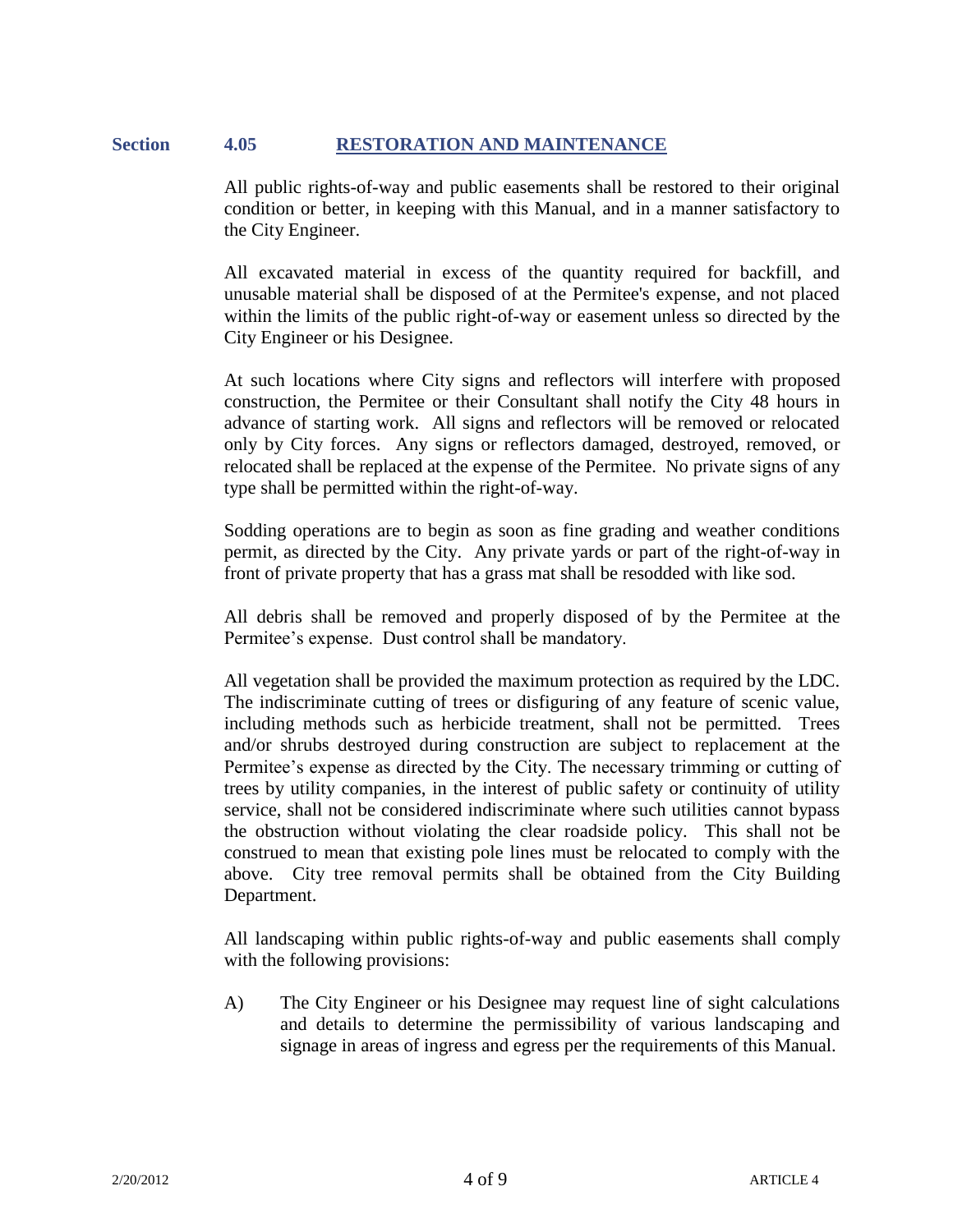- B) In order for the City to allow the non-City installation of right-of-way or easement landscaping, a statement in writing as to who will be responsible for the maintenance of the project including watering, fertilizing, pruning, etc., shall be required. This statement shall come from the adjacent property Owner/Developer, the appropriate homeowners association, or civic organization.
- C) The Permitee shall not hold the City responsible for any damage to the plants during subsequent right-of-way construction.
- D) Landscaping within State and County rights-of-way within the limits of the City of Ocoee shall comply with Orange County or FDOT highway beautification and planting regulations and the City of Ocoee requirements.
- E) Plants between 2 and 7 feet above the ground, in a median island within 100 feet of a crossover nose, shall provide a clear drivers sight distance. Conditions may require the above 100 foot length to be extended for safety considerations.
- F) A 4 foot mowing strip shall be maintained between the plants and the curb or sidewalks/bikepaths. If plants are desired in this mowing strip they shall be kept under 24 inches.
- G) No rock boulders, utility facilities, stationary signs, or above ground monuments shall be allowed in the medians.
- H) Persons and equipment maintaining the project are to carry out their work in such a manner as not to obstruct vision or traffic flow.
- I) Plantings shall be maintained at all times to prevent being a hazard in the safe operation of a vehicle, which includes the sight distance of drivers.
- J) Trees planted within the right-of-way on high speed (50 MPH and above) and high volume roadways shall be 30 feet from the edge of the pavement or at the right-of-way line. Each location will be reviewed for any special requirements by the City.
- K) Sprinkler heads and irrigation systems installed adjacent to public roadways and sidewalks shall be designed to insure public safety and shall not spray water over or on the roadway or sidewalk area. They shall not be operated during high pedestrian or vehicular travel times. On noncurbed streets, the sprinkler heads shall be located adjacent to the right-ofway line or on private property to prevent damage from any vehicles, parked or otherwise.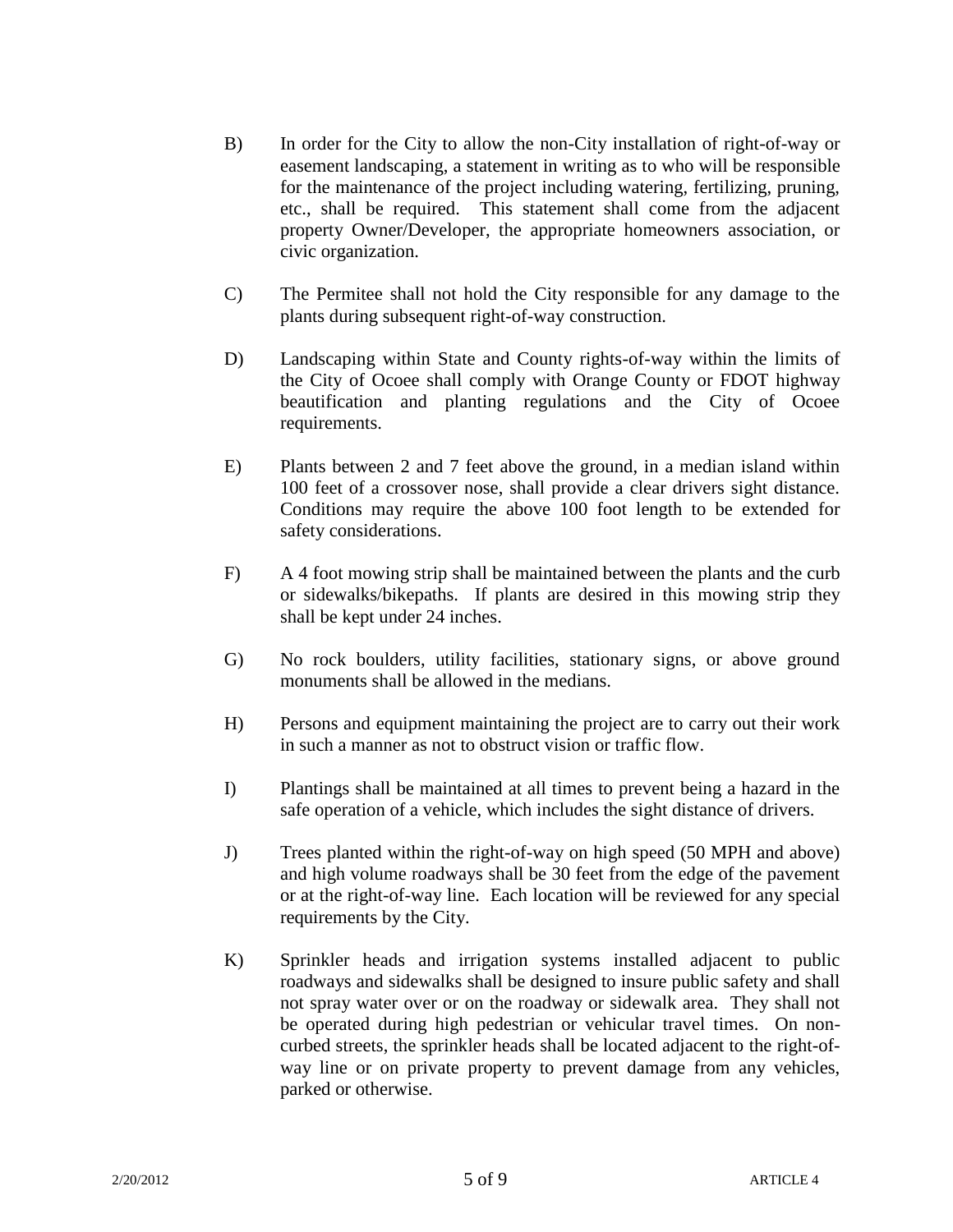#### **Section 4.06 UTILITY ACCOMMODATION**

#### 4.06.01 General

The placement of utilities within the public rights-of-way and public easements shall be placed in accordance with all applicable Codes, and current industry standards. All accommodations within the FDOT maintained right-of-way shall be in accordance with FDOT's Utility Accommodation Guide. All accommodations within the Orange County maintained roadways shall be in accordance with Orange County regulations. All other installations within the City maintained roadways shall be in accordance with this Manual.

As far as mechanically possible, the accommodations shall be followed for public right-of-way and public easement utilization within the City with the exception above.

All utilities are to be installed in accordance with the latest editions of the Federal Standards, as listed in the Florida Public Service Commission Rule 25.12.05, as amended by Order No. 5221 issued by the Commission on September 17, 1971, with any subsequent modifications thereto, the National Electrical Safety Code, FDOT's Safety Manual, MUTCD, LDC, this Manual, and any City Codes and Ordinances.

The criteria identified in this ARTICLE shall not be applied to a minor segment of an existing utility installation in such a manner as to result in misalignment of the installation or adjustment of the entire installation.

## 4.06.02 Light and Utility Poles

Light and utility poles shall be at least 18 feet from edge of pavement or at rightof-way line. Poles are permitted to within 12 feet from edge of pavement, provided a frangible base is used or if poles are placed behind a barrier. A minimum distance of 6 feet shall be required from the edge of pavement on deceleration and acceleration lanes. Where the design permits, a 14 foot clearance from finished grade shall be used. In curb and gutter sections, poles shall be at the right-of-way line with 4 foot minimum from face of non-mountable curb to front of pole. Edge of pavement does not include shoulder pavement.

In exposed areas, frangible or breakaway poles and light standards shall be considered to the extent practical. Where location is not exposed, consideration can be given to other type standards. Where feasible and practical, luminaries shall be attached to existing utility poles which meet offset criteria. For the purpose of this ARTICLE, frangible base poles will be accepted as bases in accordance with the FDOT Index Number 9623 (including later revisions), approved slip-type bases, or aluminum poles with an 8 inch outside diameter and 0.188 inch wall thickness, mounted on cast aluminum flange base, alloy 356-T6 and 356-F.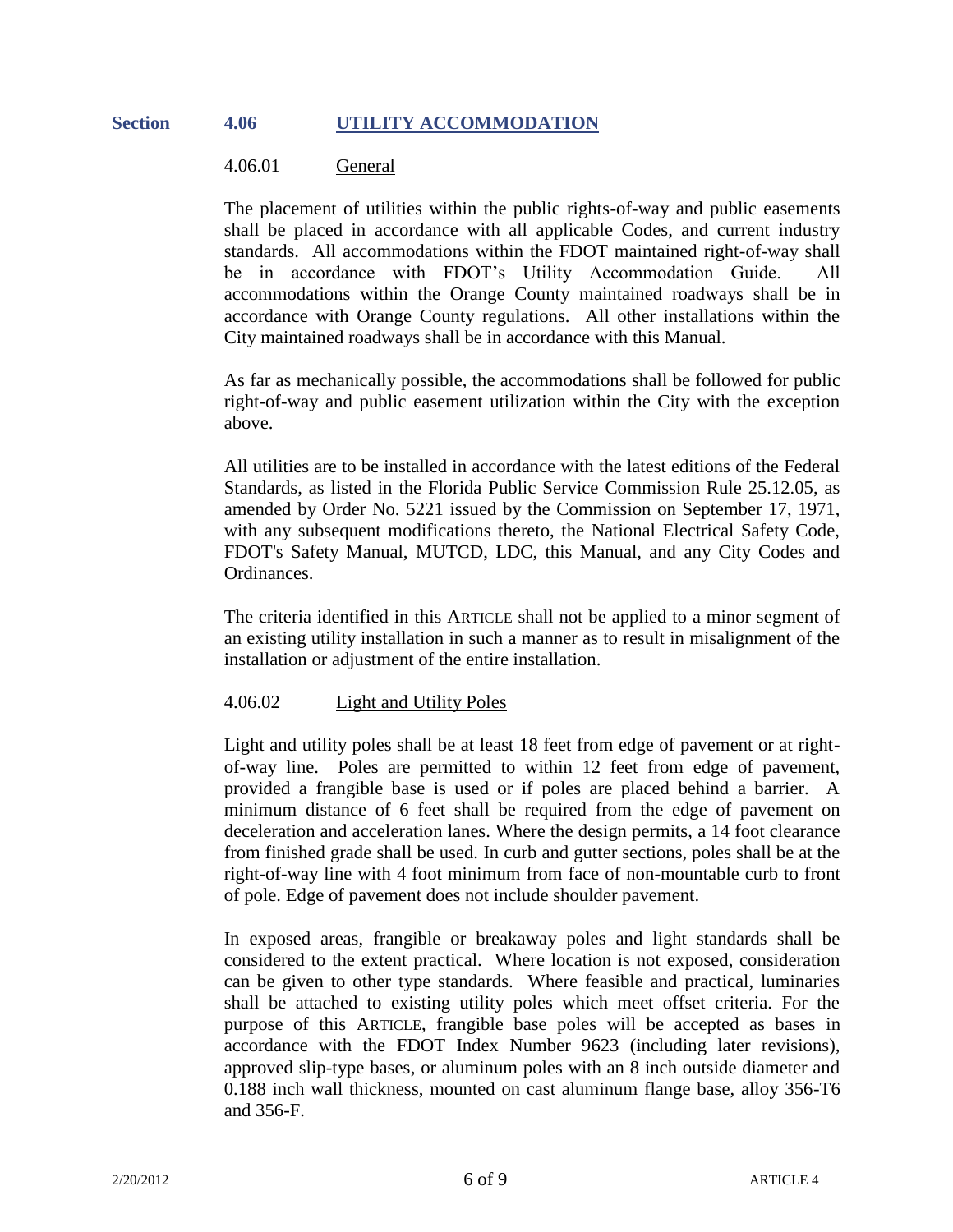Projects where the 4 foot minimum offset would place the utility or other obstruction in substantial conflict with the sidewalk/bikepath or an unreasonable conflict with requirements of the National Electrical Safety Code would be created (in the case of power poles), and other alternatives are deemed impractical, the minimum may be reduced to 2½ feet from back of curb. Each case where this deviation is proposed must be supported on an individual basis and approved by the City Engineer or his Designee.

## 4.06.03 Mailboxes and Newspaper Boxes

Non-single family mailboxes, newspaper boxes, etc. shall be placed on private property or at the right-of-way line where possible. Poles may be located up to 6½ feet from right-of-way line, provided that they are at least 18 feet from edge of pavement. In curb and gutter sections, poles shall be at the right-of-way line with 4 foot minimum from face of non-mountable curb to front of pole. Edge of pavement does not include shoulder pavement. Poles shall not be permitted in medians, except for temporary construction purposes where incorporated within a suitable barrier system. Privately owned boxes, etc. are placed at the Owner's expense and liability, and when in City right-of-way shall be removed/relocated if directed to do so by the City Engineer.

Single family mailboxes shall be constructed and/or installed in a manner that does not endanger the public. U.S. Postal regulations shall be considered.

## 4.06.04 Other Structures

Devices such as signal-strain poles, above ground enclosures, and other items whose construction and size would cause extensive damage to a vehicle if struck are to be located according to the standards for utility poles.

#### 4.06.05 Underground Installations

Underground utility installations shall have a minimum vertical clearance of 36 inches below the top of roadway pavement or top of ground, including ditch grades.

## 4.06.06 Aerial Crossings

Aerial crossings shall be in accordance with the National Electrical Safety Code, and a minimum of 18 feet over roadways and driveways. Crossing shall not interfere with existing or planned signal installation.

The roadside clearances for above ground utility facilities shall be consistent with those clearances applicable to other obstacles on the type of highway involved, reflecting good engineering and economic considerations.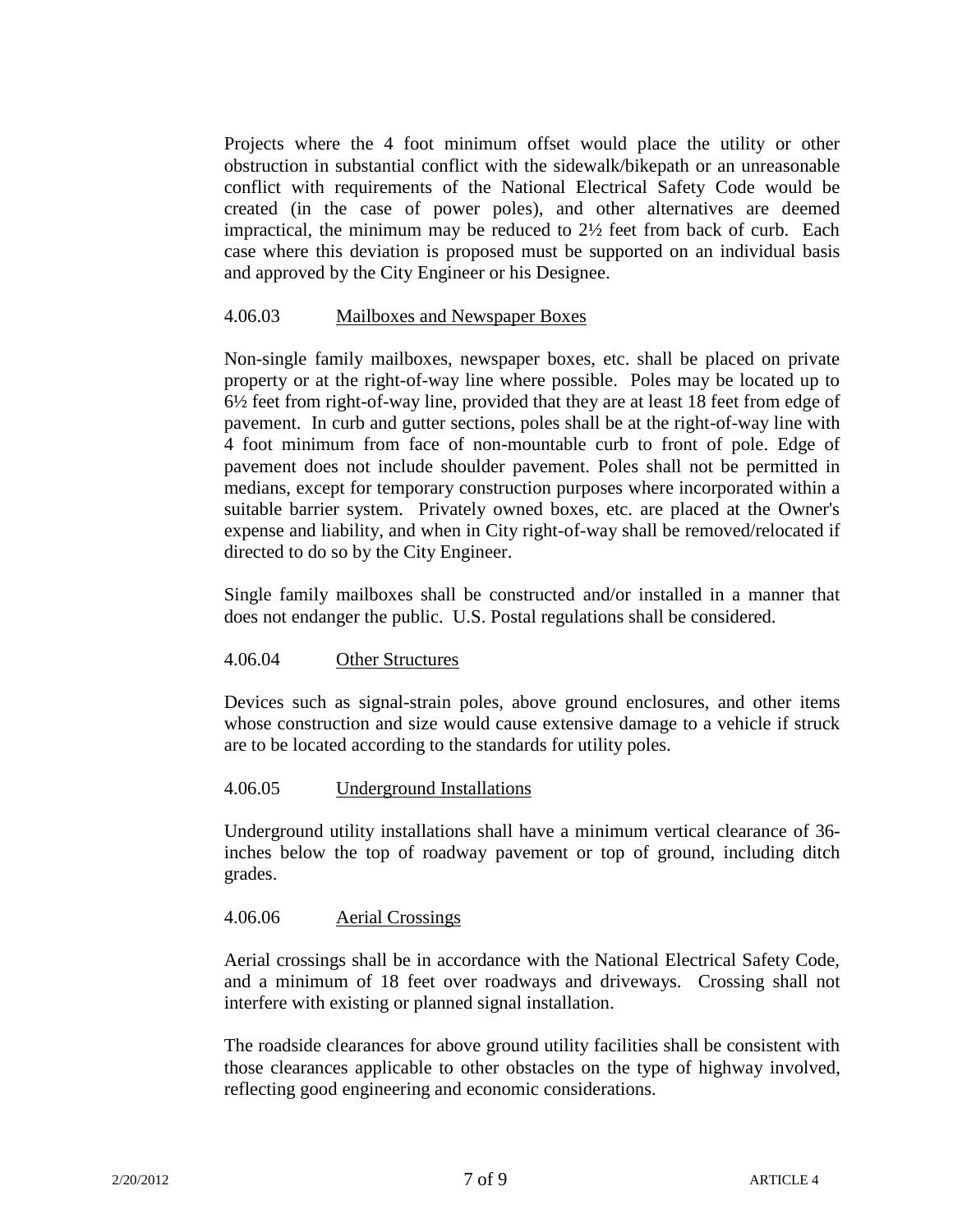#### 4.06.07 Excavation

Where possible, excavation shall not be allowed within 4 feet of the edge of pavement. This shall necessitate that the utility be placed a sufficient distance from the pavement. Where this requirement imposes a hardship on the utility due to a narrow distance between the back of curb and the right-of-way or edge of sidewalk/bikepath, the utility may place their facilities within 2 feet of the back of the curb, but only upon approval from the City Engineer or his Designee.

## **Section 4.07 INSPECTION**

The City Engineer or his Designee shall inspect work within the scope of this Manual to ensure that the rights-of-way are established and/or restored properly. Upon project completion, a final inspection shall be required. The City's representatives, together with the representatives of other interested agencies, shall perform the final inspection. Provide 48 hour prior request, excluding weekends and holidays, for final inspection.

The job shall be inspected against the provisions of the approved plans and the City Engineer shall not recommend acceptance until all such provisions are met, and any required tests are performed and accepted.

The Contractor shall have all materials within the scope of this Manual and the right-of-way regulations inspected before being laid, concealed or covered.

The Contractor shall inform the City Engineer or his Designee at the time backfill or any other process which should be monitored is occurring, and provide any requested reports. The laying and simultaneous covering of power cables, telephone cables, television cables, and gas mains is allowed outside the pavement.

## **Section 4.08 OPERATIONAL SAFETY**

The City Engineer may disapprove any curb cut, median opening, or access which will constitute a public hazard or create excessive conflicts in traffic or pedestrian flow, or adversely impact the public safety.

The City Engineer or his Designee shall authorize a "stop work" order upon any Permitee who is committing or creating unsafe acts which may create a public hazard, or who is not complying with the provisions of the permit and this ARTICLE. The order shall remain in effect until such time as these matters are corrected.

The City Engineer or his Designee shall not be held responsible for any damages as a result of the above actions taken under this ARTICLE.